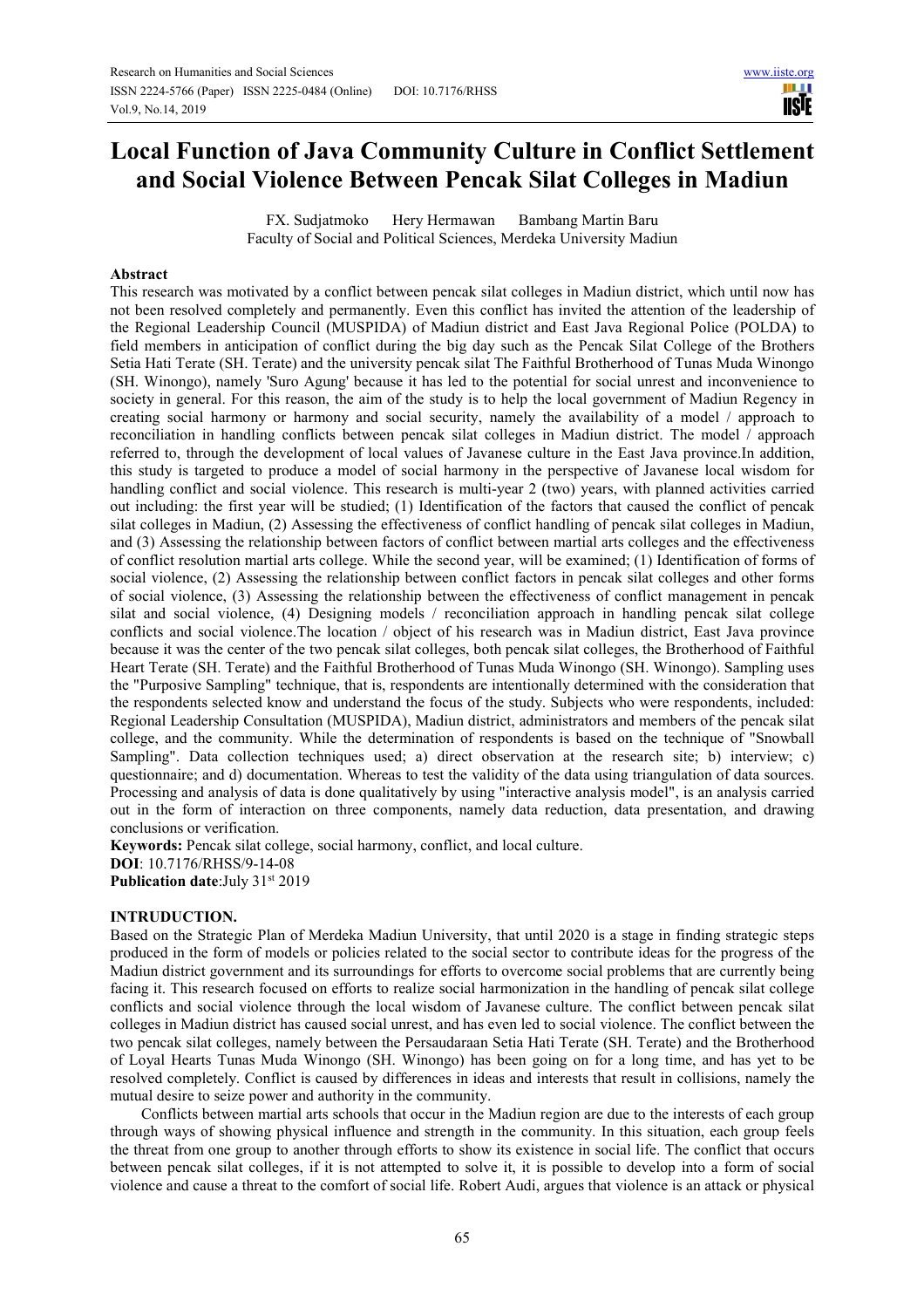abuse of a person, or an attack, destruction, destruction that is very violent, violent, cruel and violent towards property or something that could potentially be owned by someone (Setiadi and Kolip, 2010: 358).

Therefore in this study the emphasis is on examining and examining deeply and comprehensively on several aspects of the problem, namely: (1). Identifying the factors that led to conflicts between pencak silat colleges in the Madiun region and their relation to the effectiveness of handling the conflict of pencak silat colleges so far. (2). Designing a reconciliation approach in handling pencak silat college conflicts and social violence. (3).Designing a model of social harmony in the perspective of the local wisdom of Javanese culture for handling conflict and social violence.

### **LITERATURE REVIEW**

Studies that are concerned with bureaucratic involvement in the political process have been carried out with a number of cases occurring in the regions. Some researchers who have conducted studies include: Soebijantoro, Abraham Nurcahyo, and Yudi Hartono, title: Reconciliation of Conflicts between Pencak Silat Universities in Madiun (Sociological Historical Studies), concluding that; The difference in views reflects the internal dynamics of the university which are still within the reasonable limits. The conflict between pencak silat colleges in Madiun district has arrived at the latency phase where the differences that exist cannot be accepted. Reconciliation with cultural approaches is important and the security approach is being reduced. The arena of integration such as the Tradition Pencak Art Festival can be empowered as a media of reconciliation with a cultural approach. Through the media, cultural reconciliation can be a more promising choice. This cultural approach is first carried out by transformation of consciousness through forgiveness of the past to renew relations. Cultural reconciliation is an effort of reconciliation by empowering local and social cultural elements to create a dialogical and harmonious atmosphere through ways of proexistence that manifest into real actions and actions in various life events, (Source: dok.tips ›Documents, accessed May 10, 2016). Rindra Sulistiyono, title: Community Perception of conflict between Pencak Silat College in Madiun district (Case Study Regarding Conflict involving Persons from Pencak Silat College of Faithful Brotherhood of Terate and Loyal Heart of Tunas Muda Winongo Brotherhood in Madiun District in 2013), with conclusions: that the conflict involving persons from the Pencak Silat College of Faithful Brotherhood of Terate and the Faithful Brotherhood of Tunas Muda Winongo in Madiun district gave rise to diverse perceptions from the community. The antagonistic situation is still strongly felt in society at the lower level, especially when the respective agenda of the pencak silat college in Suro arrived. Feelings of anxiety, and discomfort are still felt by the community as a result of the conflict. Lack of complete information obtained by the community raises prejudices (ignorance) that bear fruit of question marks, rumors and suspicion, so that labeling of groups that often undergo conflict has not completely disappeared. Weak community control is an obstacle for officials in investigating the problems of the conflict. The sharing of public perceptions is caused by communication factors that have not been aligned. Following up on this, the martial arts authorities, the government and the security forces have tried to make efforts to foster, pledge, coordinate, secure, and then form the Pencak Silat Association and propose rebranding the district to "Madiun Kampung Pesilat" (*Source: muhfaishalf.blogspot.com /. ../melacak-akar-konflik-antar-perguruan.htm, accessed on May 10, 2016*). Yohanes Kartika Herdiyanto and Kwartarini Wahyu Yuniarti, title: Culture and Peace: Harmony in local wisdom culture Javanese society faces changes after the earthquake, with the conclusion: The earthquake that occurred in DIY and Central Java on May 27, 2006 had a tremendous impact on the physical aspects and individual psychological, social, and various material tangible damages. One of the important findings of this research is that the local wisdom of Javanese culture is still held firmly in the face of various changes after the earthquake. The various changes that occur can threaten the harmony of life that has been upheld by the Javanese people. Various conflicts such as conflicts caused by the distribution of aid that was felt to be unfair and the occurrence of corrupt practices by individual hamlet officials were passively addressed by citizens. This passive attitude shows that for Javanese people maintaining social harmony is a more important goal than demanding their rights that have been violated. Based on these thoughts, this study aims to provide a complete picture of the psychological side of individual efforts in dealing with changes triggered by earthquakes by using local wisdom that leads to harmony in community life. (*journal.uad.ac.id/ index.php / HUMANITAS / article / download / 348 / pdf\_2, accessed June 23, 2016)*.

Some such studies show that the tendency for conflict between pencak silat colleges in the Madiun region has reached a latency phase, which must be resolved immediately, because it is indicated that it can lead to a form of violence that disrupts social life. For this reason, it is necessary to study an effective approach through Javanese culture as a local wisdom that has long been guided, takes place, and has developed into the basis of social life in general. Academically, social conflict is a symptom that occurs in social life, meaning that conflict cannot be avoided and will be present in every space and time. The emergence of social conflict is caused by differences in ideas and / or interests of both individuals and groups, and there are social conflicts that can be resolved and there are also social conflicts that cannot be resolved, which can lead to some acts of violence.

Conflict is a term derived from Latin, namely the word "con" which means together, and "fligere" which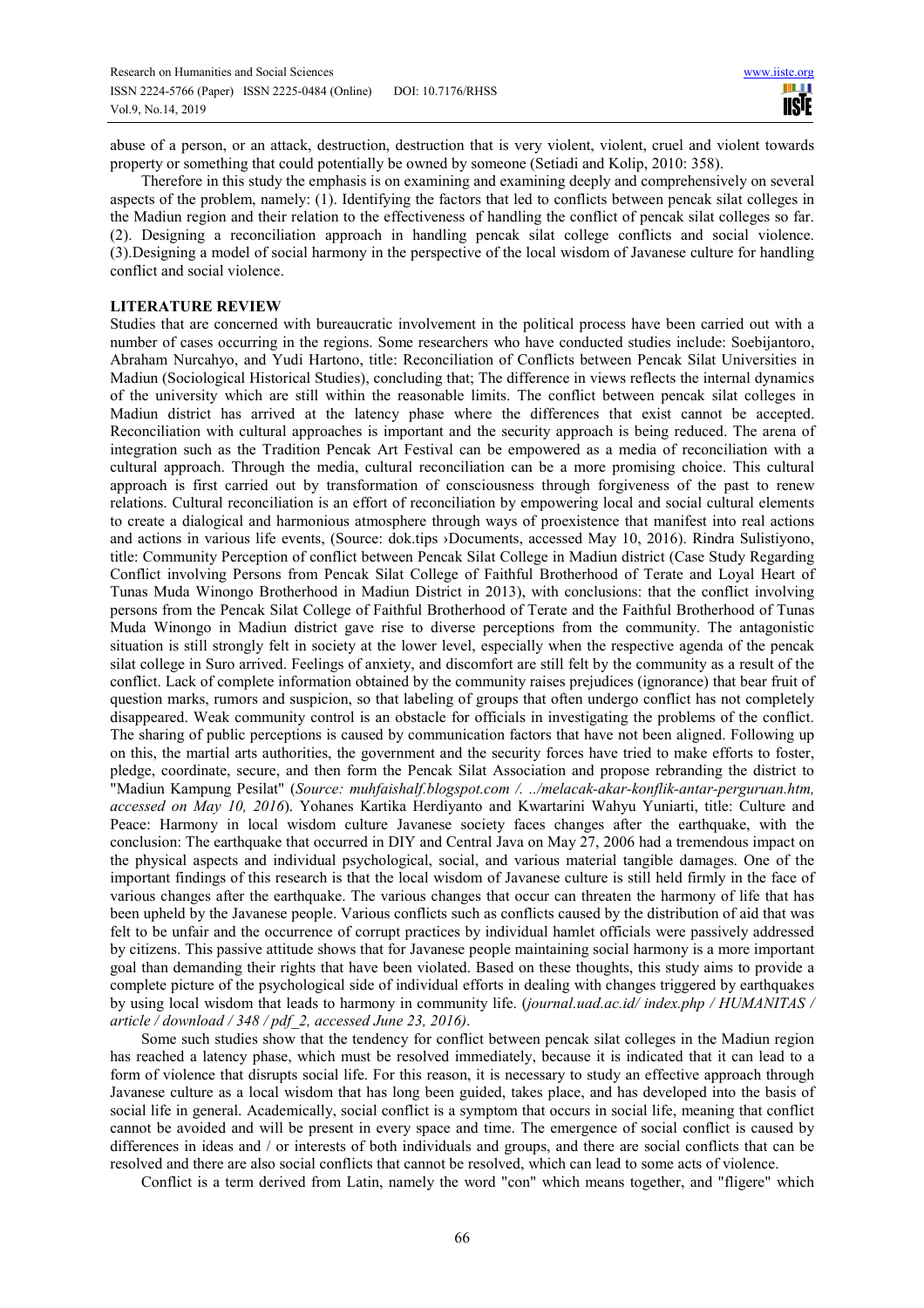means collision or collision. That is, that conflict is an event of conflict of interest, difference, and so forth. According to Soerjono Soekanto (1993), conflict is a social process whereby people per person or group of people try to fulfill its objectives by opposing the opposing party accompanied by the threat of the use of violence or violence itself. Conflict does not only take place to maintain its existence, but also to destroy the existence of other people or groups that are considered as competitors or opponents. Furthermore, Setiyadi and Kolip (2010: 348) hold that in simple terms, conflict can be interpreted as a dispute or dispute between two or more powers, either individually or in groups where each party has the desire to overthrow or eliminate or defeat or set aside. Thus, social conflict involves people or groups who try to achieve their goals and interests by threatening the use of violence or violence.

The conflict between pencak silat colleges in the Madiun region, was also triggered by the struggle for power and influence in the community. On the one hand, there was found a pencak silat college that sought to gain power and influence in the midst of the community, meanwhile, pencak silat colleges that had influence within the community felt a threat by other groups of martial arts colleges, through the movements carried out. In an effort to fight for influence and power in society, often groups of martial arts colleges attack other groups of pencak silat colleges to demonstrate their existence. Sociologists, in this case, hold that the root of the emergence of conflict is the existence of social relations, economics, politics whose roots are the struggle over sources of ownership, social status, and power, whose numbers are very limited with uneven distribution in the community (Setiyadi and Kolip, 2010: 360).

The problem in these circumstances is how social conflicts that occur can be resolved and do not lead to social violence due to disruption of the security and comfort of the life of the community in general. Violent behavior, beginning with the behavior of individuals and / or groups, where individual factors are caused by the presence of an aggressive character or personality that is carried out both spontaneously and consciously planned, alone or together. Violence is a term etymologically derived from the Latin "vis" which means strength, greatness, awesomeness, and violence and "latus" which means to carry. The term "vislatus" means to bring strength, greatness, awesomeness, and violence (Setiyadi and Kolip, 2010: 358). Violence that often occurs in social life is actually carried out by certain individuals, but ultimately can influence other parties to do the same. Whereas group factors are caused by individuals in the group always prioritizing their identity in social interaction, so that conflicts between group identities are possible which can lead to social violence. Furthermore Robert Audi, defines violence as an attack or physical abuse of someone or attacks, destruction, destruction that is very hard, rude, cruel and vicious against property or something that could potentially be owned by someone (Setiyadi and Kolip, 2010: 358).

Violence is more of a physical destruction, and it is not uncommon in social reality to cause death or the disappearance of another person's life. Furthermore, in the conclusions of Setiyadi and Kolip (2010: 358-359) there are two indications of understanding violence, as follows. (1). Violence in the narrow sense refers to actions in the form of an attack, destruction, destruction of one's (physical) self or property or something that potentially belongs to someone else. Thus violence refers to physical actions that are personal, meaning that they refer to certain people or groups that are intentional, direct, and actual. (2). Violence in the broadest sense, refers to physical actions or psychological actions, carried out by a person or group of people either intentionally or unintentionally, directly or indirectly, personally or structurally. Structural violence is defined as violence that occurs within social structures, such as oppression carried out by an authoritarian state, a system that makes social life unfair, and so on.

In general, social conflict in people's lives cannot be separated, meaning that social conflict cannot be avoided, which becomes a problem of how to manage social conflict so that it does not lead to forms of social violence. In Dahrendorf's view, conflict cannot be resolved, meaning that the conflict will be a conflict between thesis and antithesis which will produce synthesis, but in turn this synthesis will be a return thesis that confronts the antithesis so that a new synthesis mechanism in the form of reconciliation will emerge. Setiyadi and Kolip, 2010: 386).

#### **RESEARCH METHODS**

Sampling uses the "Purposive Sampling" technique, ie sampling or respondent intentionally determined by considering that the sample or respondents selected understand and know from the focus of the study. Subjects who were respondents included: Regional Leadership Consultation (MUSPIDA) of Madiun district, administrators and members of the martial arts college, and community members. While the determination of respondents is based on the technique of "Snowball Sampling". According to Sugiyono (2002: 63), Snowball sampling is a technique for determining samples that are initially small in number, then this sample is asked to choose his friends as the next sample.

Data collection techniques used in this study were interviews (interviews), observation (observation), questionnaire (questionnaire), and documentation (documentation). While to test the validity of the data is to use Triangulation of data sources. As for the method of data analysis use interactive models. According to Matthew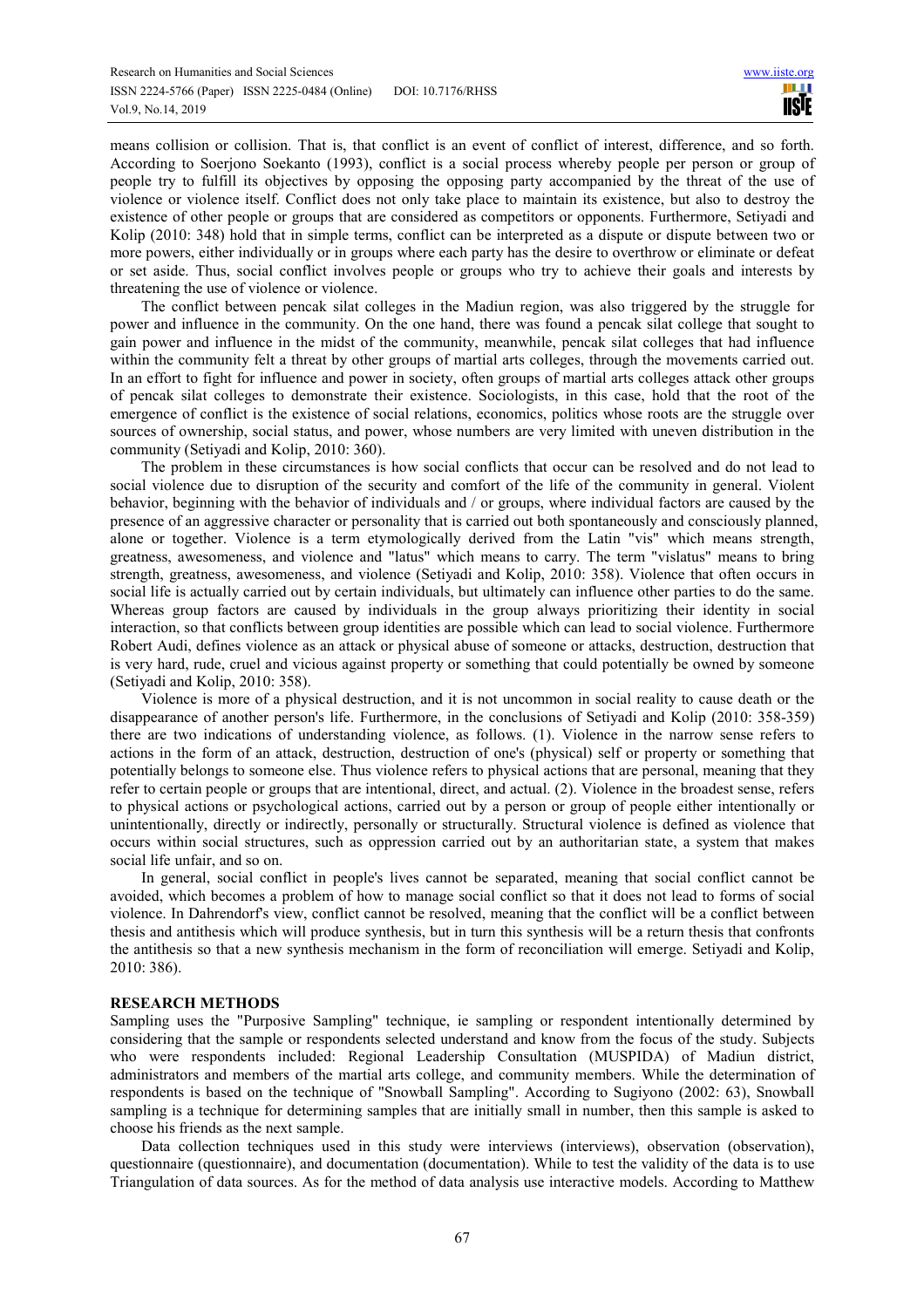B. Miles and Michael Huberman in Moleong (2000), explained that: in carrying out the analysis process the main components that need to be considered after data collection are: (a). Data reduction, namely the process of selecting, simplifying, abstracting and transforming crude data from written records in the field until the final complete report is arranged. (b). Presentation of data, namely a set of information arranged in order to give the possibility of drawing conclusions. In presenting this data, it is done after reducing the data to be used as report material. (c). Draw conclusions or verification, namely in the form of essence of the presentation of data which is the result of the analysis carried out in the study.

These three components constitute a unified and interrelated whole, the analytical model used in this study is "Interaction Analysis", meaning that this analysis is carried out in the form of interactions with the three components.

## **RESULTS AND DISCUSSION**

#### **General description of conflict; factors and consequences**

Social conflict is not a monopoly between individuals or between groups within a particular society, but conflict has become an ownership and is important choices to set. It is true, that such a situation is always the biggest cause for the emergence of risk if it really happens in the wider community, because the parties who have chosen conflict as a language or method and tool in an effort to realize the complex will of each, then the environment in which they live and develop experiences changes that are uncomfortable or not encouraging.

The situation in question is not a special calculation and consideration, which has caused an uproar that was previously not expected. The discomfort or unhappiness received by the community, is not a goal for those who choose conflict as a way of showing someone's existence to someone else or between groups. It should be known and acknowledged, that consciously or unconsciously and intentionally or unintentionally, conflicts always exist within the community, either simply or massively, so that the factors that cause this conflict must be controlled. Then, regarding the factors that cause social conflict in society, it must be known and sought to be controlled by the social environment of the community, so that the possibility of conflict can be minimized.

From that fact, questions arise, namely; what factors can lead to social conflict in society? How do these factors proceed as a cause of social conflict? To provide answers to these questions, more in-depth studies are needed about the complex will of people per person and groups who live and live in the community. Answers that can be revealed include; First, every individual human is very aware that personal abilities are very limited, but humans are faced with goals that are not limited or have complex wills (desires, hopes, ideals, dreams, demands, needs, interests, etc. that similar). However, each individual human being is also faced with a situation of competing, competing, competing, and other challenges that cannot be avoided, so that with all abilities

#### **Research Data Analysis**

Social conflict in society really does not need to happen, especially increasing toward social violence, that when violence is an attack or physical abuse by someone against someone else, or an attack, destruction, destruction that is very hard, rude, cruel and vicious against the property or something that could potentially belong to someone. It is a very detrimental action for all parties, both those involved in the conflict and other parties who are not involved, as victims. This also applies to groups that are gathered in the community, given that the risks that must be borne are very large where conflicts that occur between groups involving large numbers of individuals can lead to social violence, and cannot be controlled by anyone in the group. each of the residents affected by the risk of social violence.

Conflict of interest caused by the clash of two different interests, where one party wants to seize power and authority in the community, on the other hand there are groups that try to maintain and develop the power and authority that is already in their hands. One effort to reduce the likelihood of the conflict in question was through deploying police personnel in anticipation of a conflict during the moment of the "Suro Agung" day for the two pencak silat colleges (SH. Terate and SH. Winongo), because the conflict had led to potential the emergence of social unrest and discomfort for society in general.

However, defeat and / or victory in a race or competition, is a fact that is attached to anyone involved in it as a result, where it is the result of competition that cannot be avoided by people per person or group such as martial arts colleges. This situation provides benefits for each pencak silat college to develop and creates security and comfort for the community in carrying out daily living activities. Competition that develops into a conflict between pencak silat colleges, cannot be erased but can be narrowed through the study of the causes, so that the possibility of incidents of social violence often shown by pencak silat colleges can be taken into account.

According to the study of Javanese local culture and following the principles that have become 'ugeman' (guideline) for generations, it states that 'gendro' (clash - conflict) is a result of differences in interests which are sharply opposed and have no approach for efforts to alleviate opposition to these differences, by the parties involved. Such conflicts can lead to social violence because each party seeks to dissect the obstacles and impasse faced in order to show their respective strengths, both directly facing each other with physical strength and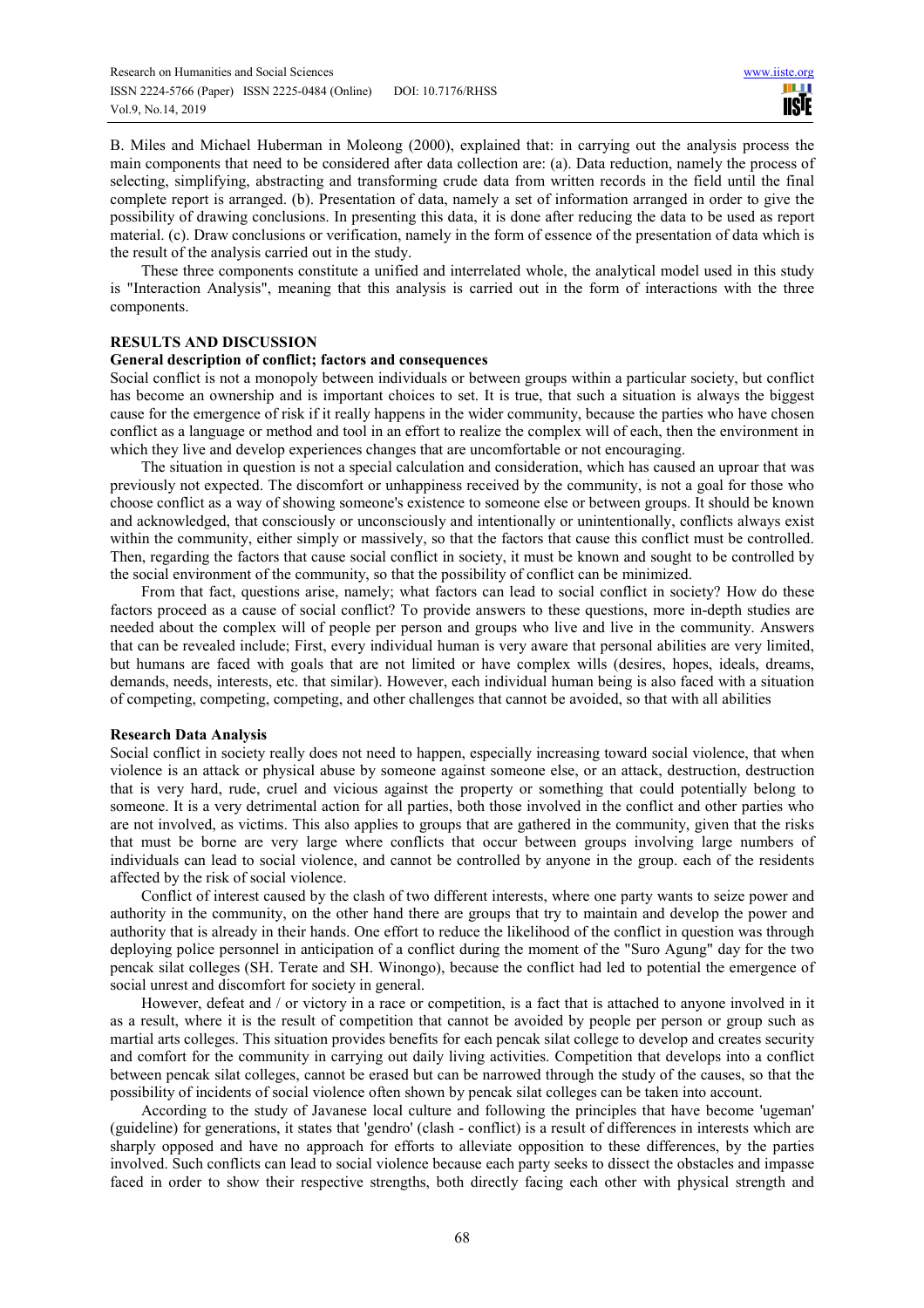indirectly with attacks, destruction of the rights of competitors.

As a result, the conflict that occurs sharply develops into a conflict with all the risks that accompany it so that the parties involved face obstacles and impasse in carrying out various activities. The loss was not only suffered by residents of the surrounding community who were not involved in the conflict, but also suffered by the parties involved in social violence which they deliberately created because of the obstacles and deadlocks caused by the conflict. Such methods, can certainly bring a wider risk, namely the disruption of the security and comfort of the surrounding community, so that the resulting losses become very large in the form of psychological and physical losses.

Competition in a fair and obedient manner, is a principle that certainly can be known and realized by each pencak silat college based on promises and vows for the loyalty of each member of the college, as well as in competitions or competitions for the existence of martial arts colleges. This means that the existence of a pencak silat college, in an effort to be known and developed in the community is a struggle by every college through competitions and competitions that take place in a fair and obedient manner, and of course pay attention to the security and comfort of the environment where pencak silat colleges are located. If such awareness can be carried out by every pencak silat college, it can be expected that the realization can be ensured that the community members can provide useful support and value for the existence of martial arts colleges in their environment.

Javanese people tend to avoid open conflict and the desire to always maintain harmony, so there are rarely open conflicts at the intra-group level. In this view, human motivation in carrying out their actions is not only based on individual interests, but also by taking into account the interests of groups or society in general. Competition, conflict, and social violence are a series of psychological and physical processes that are inherent in humans during their lives, but every human being has the ability to regulate himself freely against various circumstances or events so that he can understand ways to control feelings and thoughts about the environment where humans are.

#### **Interpretation of Research Data**

After analyzing the research data as discussed earlier, the next step is to interpret the research data that has been collected, either through questionnaires, documentation, direct observation, or interviews or interviews. The interpretation of the research data can be presented as follows.

1). Factors that are the cause of the conflict in the martial arts college in Madiun.

It can be examined clearly about the factors that cause social conflict in the community, that is, each individual human being is faced with the reality with the opportunity to move freely or freely, and this reality becomes a trigger to compete with each other, compete with other challenges so that competition cannot be avoided. That every individual human being is very aware of his personal ability is very limited, but humans are faced with goals that are not limited or have a complex will (desires, hopes, ideals, dreams, demands, needs, interests, etc. of the same kind) . Such facts, always become thoughts and challenges that are faced at all times by each individual human being, both individually and together. However, each individual human being is also faced with a situation of competing, competing, competing, and other challenges that cannot be avoided so that with all these limited abilities, all his life must always fight and have the attitude of a warrior.

In simple terms conflict can be interpreted as a dispute between two or more forces, either individually or in groups where each party has the desire to drop each other or get rid of or defeat or set aside. Conflict is a social process where people or groups of people try to fulfill their goals by opposing opponents accompanied by threats of the use of violence or violence itself. Conflict does not only take place to maintain its existence, but also to destroy the existence of other people or groups that are considered as competitors or opponents. In the view of sociologists, that the root of the emergence of conflict is the existence of social relations, economics, politics whose roots are the struggle over sources of ownership, social status, and power, whose numbers are very limited with uneven distribution in the community.

The conflict between pencak silat colleges in the Madiun region, was also triggered by the struggle for power and influence in the community. In an effort to fight for influence and power in the community, often groups of pencak silat colleges attack other groups of pencak silat colleges to demonstrate their existence. On the one hand, there was found a pencak silat college that sought to gain power and influence in the midst of the community, meanwhile, pencak silat colleges that had influence within the community felt a threat by other groups of pencak silat colleges, with the movements carried out.

The emergence of social conflict is caused by differences in ideas and / or interests of both individuals and groups, and there are social conflicts that can be resolved and there are also social conflicts that cannot be resolved, which can lead to violent actions. The conflict between two pencak silat colleges, namely between the Persaudaraan Setia Hati Terate (SH. Terate) and the Setia Hati Brotherhood of Tunas Muda Winongo (SH. Winongo) has been going on for a long time, and until now it has not been resolved completely. Conflict is caused by differences in ideas and interests that result in collisions, namely the mutual desire to seize power and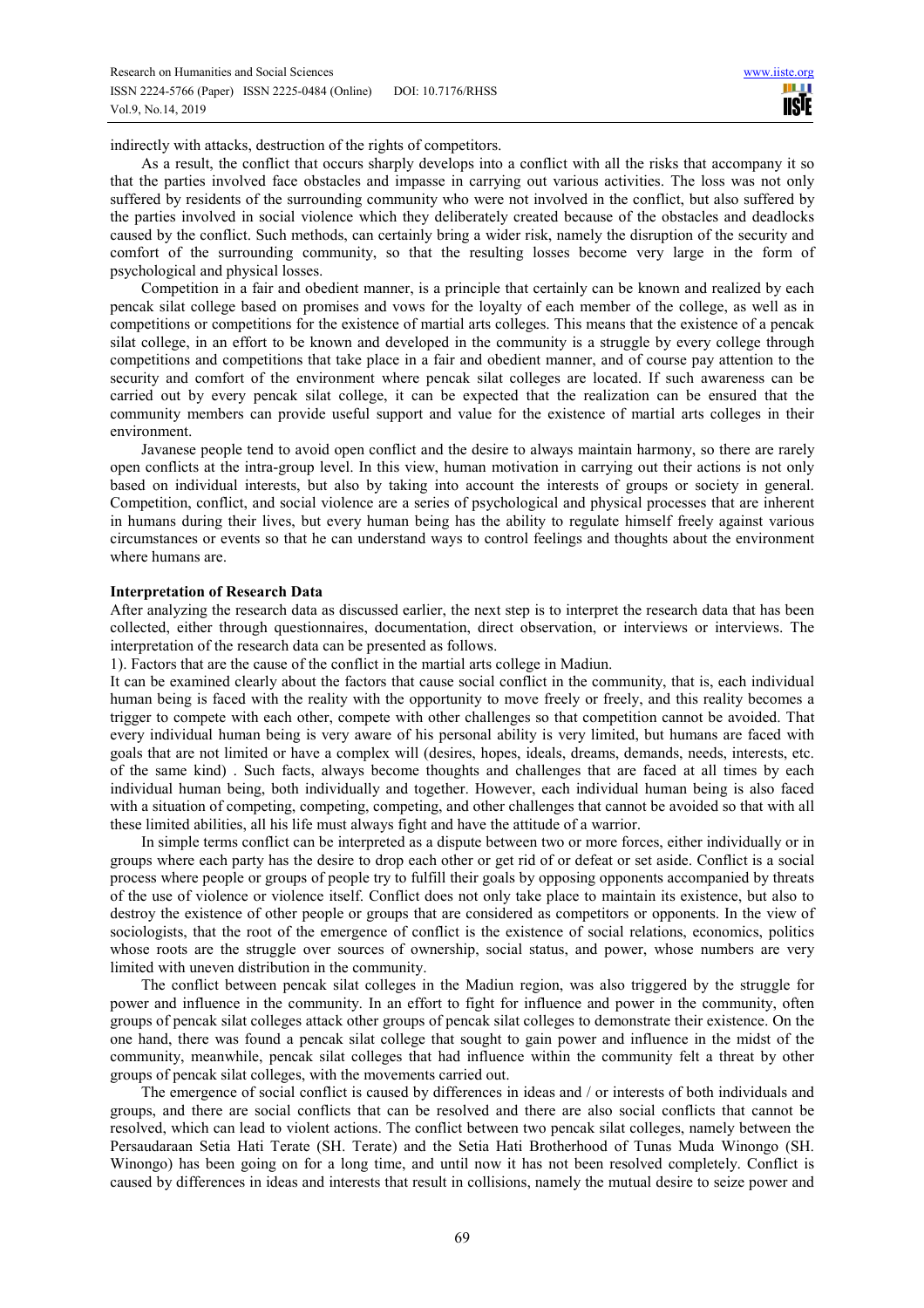authority in the community. The conflict that occurred between martial arts colleges, if there is no effort to solve it, then it is possible to develop into a form of social violence and cause a threat to the comfort of community life.

Every individual human being also understands that from birth he has the mind, will, and reason to have the opportunity to move freely in living his life. That with the provision of human resources it is possible to try to realize the complex will alone or together, so that the available opportunities can be addressed and dealt with with all the capabilities they have. Based on this understanding, it can be studied about the factors that cause social conflict in the community clearly, that is, each individual human being is faced with the reality with the opportunity to move freely or freely, and this reality becomes a trigger to compete with each other, compete with challenges - other challenges so that competition cannot be avoided.

Through competition, competition, and competition for life between individual human beings, it is certain that ultimately defeat (unsuccessful) or victory (success) is the acquisition of each of these events. In connection with such questions, both those who experience defeat and those who win each other try to be able to outperform one against the other, so that there is cooperation between individuals and forming groups in the community. 2). Effectiveness in handling conflicts in pencak silat colleges in Madiun.

Efforts to resolve conflicts between martial arts colleges have been carried out by the Regional Leadership Conference (MUSPIDA) of Madiun district through reconciliation between the leaders of the Pencak Silat colleges involved. However, the agreed upon reconciliation, up to now, has not or has not become a concrete and permanent form of settlement. It can be seen through or still cases of attacks, raids between pencak silat colleges, and even at the lower levels there are physical clashes that disturb the residents.

The conflict between pencak silat colleges in the Madiun region has caused social unrest. In every important moment for the two pencak silat colleges, such as the 'Suro Agung, Halal Bilhalal' event, it always concerns or fears the people, because in these events there is no escape from conflicts that lead to physical violence, and even not infrequently also the destruction of residents' houses on the side of the road which became the route of confusion for members of the pencak silat college. Such conditions, the attention of the Regional Police (POLDA) of East Java province to carry out security tightly by deploying various Police assistance from Resort Police units (POLRES) for Madiun district or City Resort Police (POLRESTA) for the city of Madiun, and its surroundings.

Conflict of interest, caused by the clash of two different interests, where one party wants to seize power and authority in the community, on the other hand there are groups that try to maintain and develop the power and authority that is already in their hands. Competition that develops into a conflict between pencak silat colleges, cannot be erased but can be reduced to its appearance through the study of the factors that cause it, so that the possibility of incidents of social violence often shown by pencak silat colleges can be taken into account.

However, defeat and / or victory in a race or competition, is a fact that is attached to anyone involved in it as a result, where it is the result of competition that cannot be avoided by people per person or group such as martial arts colleges. Competition in a fair and obedient manner, is a principle that certainly can be known and realized by each pencak silat college based on the promise and oath of loyalty of each member of the college, as well as in competitions or competitions for the existence of pencak silat colleges. If such awareness can be implemented by each pencak silat college, it can be expected to be realized, so it can be ascertained that community members can provide useful support and value for the existence of martial arts colleges in their environment. This means that the existence of a pencak silat college, in an effort to be known and developed in the community is a struggle by every college through competitions and competitions that take place in a fair and obedient manner, and of course pay attention to the security and comfort of the environment where pencak silat colleges are located.

3). Linkages between conflict factors between pencak silat colleges and the effective handling of conflicts in pencak silat colleges.

Competition, conflict, and social violence are a series of psychological and physical processes that are inherent in humans during their lives, but every human being has the ability to regulate himself freely against various circumstances or events so that he can understand ways to control feelings and thoughts about the environment. where humans are. In this view, human motivation in carrying out their actions is not only based on individual interests, but also by taking into account the interests of groups or society in general.

That conflict is a result of differences or considered different interests that are sharply disputed, and there are no attempts to approach the appeasement of opposition to these differences, by the parties involved. As a result, conflicts that occur sharply and develop result in the parties involved experiencing obstacles and impasse in carrying out various activities. Such conflicts can lead to social violence because each party seeks to dissect the obstacles and impasse faced with all risks to show their respective strengths, both directly facing each other with physical strength and indirectly with attacks, destruction of rights belongs to its competitors.

This also applies to groups that are gathered in the community, given that the risks that must be borne are very large where conflicts that occur between groups involving large numbers of individuals can lead to social violence, and cannot be controlled by anyone in the group. each of the residents affected by the risk of social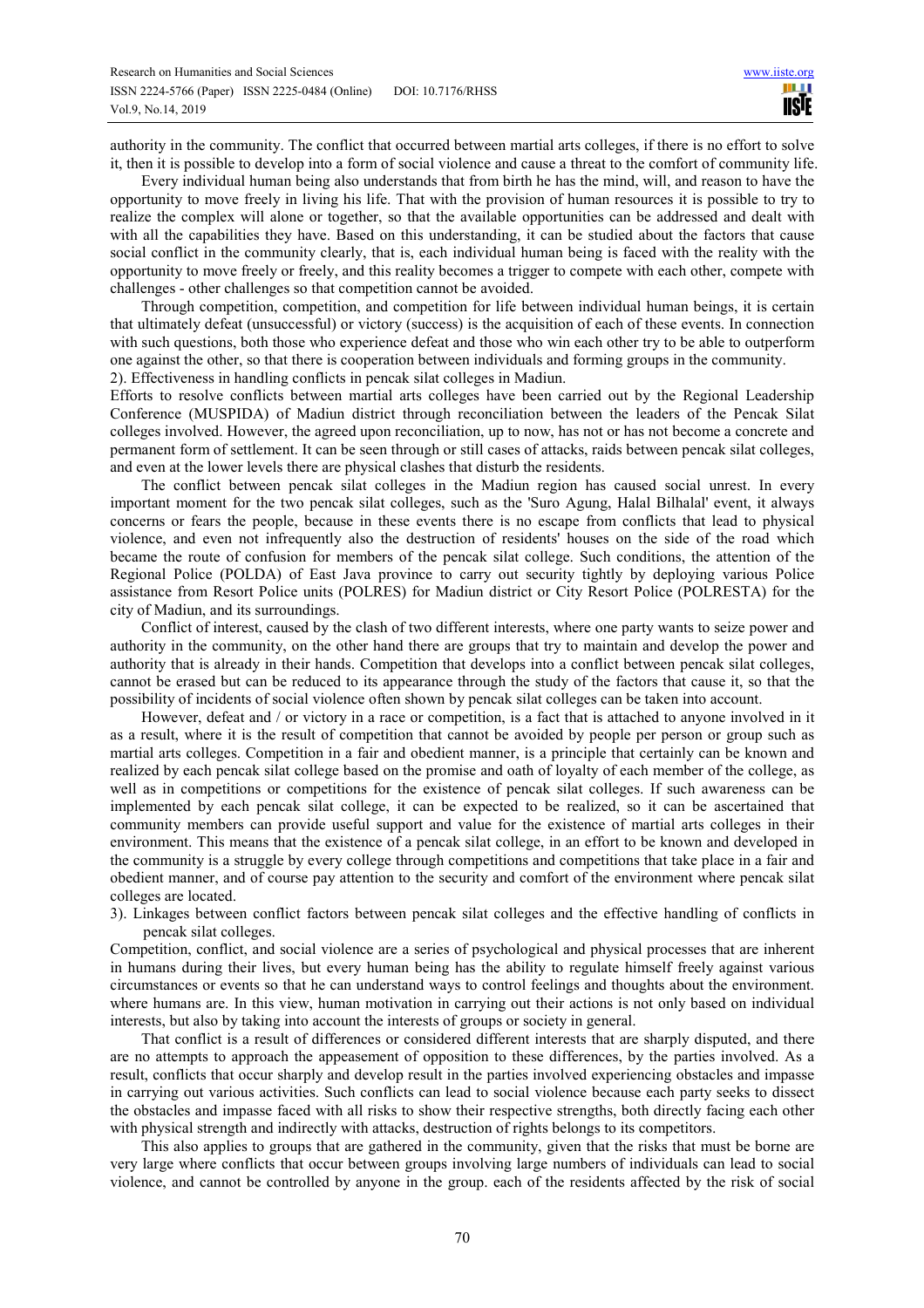violence. Paying attention to such illustrations, it can be argued that the factors causing social conflict in the community are as follows. (a). Limitations of ability, but aimed at those who are not limited to each individual human being. (b). Every individual human being has provisions in his life such as mind, will, and reason, in an effort to realize his complex will (desires, hopes, ideals, dreams, demands, needs, interests, etc. of the like). (c). Every human individual is faced with a race and a match that takes place at all times, both individually and together. (d). Other challenges in life, so competition cannot be avoided.

By possessing and implementing the principles of local wisdom of Javanese culture that are already known together, then harmony and balance in the various relationships that occur within the community can create order and harmony. Such harmony is contained in the philosophy of Javanese culture which is always expressed, such as; 'urip iku kudu biso rumongso, ojo rumongso biso' (in life you should be able to feel, not vice versa feel you can), 'yen smart pancen ojo wani minteri', 'yen siro nduweni kaluwihan ojo wani ngluwihi' which means that in addressing this life must be able to control themselves and / or not outperform each other or not arrogant. Furthermore, balance means that living this life is based on guidelines such as 'memayu hayuning bawono' (preserving nature) which must be pursued jointly by every individual human, so that prosperity and prosperity of life can be achieved as the complex will of humans.

These principles, are guidelines in living life with all the problems that must be faced and resolved based on harmony and balance that can create harmony for living in a community. This principle is a principle to prevent all forms and / or ways of behavior that can disrupt harmony and calm in people's lives. Rukun means trying to avoid the breakup of various forms of conflict, and harmony first of all does not involve an inner attitude or state of the soul, but guarding harmony and balance in association. In harmony that is regulated by the surface of social relations that are clearly visible, in another sense that needs to be prevented are conflicts that are open in nature.

For this reason, guidelines that have become local wisdom, of course, become attitudes and principles that must be upheld at all times, including in dealing with various situations and problems that occur and develop in the community. Thus harmony, balance and mutual adjustment between citizens can be maintained, because harmony of life or peaceful coexistence as a common will is always sought and expected together. That the values of balance and harmony in life contain the intention to return to the identity of each citizen, both people per group and related to the positions, roles and functions they have in the community. In this case, there is a mutual attitude of 'sharpening, nurturing, nurturing' (educating, guiding, fostering) that occurs naturally and humanely so that it can create an atmosphere full of brotherhood, considering that each party is a citizen. Through this approach, the problems that occur and are faced together can be studied or understood together, and then pursued joint solutions.

# **CONCLUSION**

After analyzing and interpreting the research data that has been successfully collected, both through questionnaires, documentation, direct observation, as well as interviews or interviews as discussed earlier, then the following explanation reveals some conclusions relating to the analysis and interpretation of the research data, which can be stated as follows: (1). That conflict is a result of differences or considered different interests which are then sharply disputed, and there are no attempts to approach the appeasement of opposition to these differences, by the parties involved. Such facts, always become thoughts and challenges that are faced at any time by each individual human being, both individually and jointly, that every individual human being is very aware of his personal abilities are very limited, but humans are faced with unlimited goals or have complex wills (desires, hopes, ideals, dreams, demands, needs, interests, etc. of the same kind). Each individual human being also understands that since being born in the world, he has the mind, will, and reason to have the opportunity to move freely in living his life. Based on this understanding, it can be studied about the factors that cause social conflict in the community clearly, that is, each individual human being is faced with the reality with the opportunity to move freely or freely, and this reality becomes a trigger to compete with each other, compete with challenges - other challenges so that competition cannot be avoided. Through competitions and / or matches in the competition of life between one individual human being with another human individual, it is certain that ultimately defeat (failure) or victory (success) is the acquisition of each of these events. Defeats and / or victories in competing or competing are the facts attached to those who are involved as a result, where they are the results of competition that cannot be avoided, both by people per person and by groups, such as universities. martial arts. (2). Competition that develops into a conflict between pencak silat colleges, cannot be erased from the social life of the community, but it can be narrowed down to the possibility of emergence through a study of the causes so that the possibility of social violence often shown by pencak silat colleges can be calculated. In general, social conflict in people's lives cannot be separated from life itself, because social conflict is a reality that must be realized by every individual human being. For this reason, the problem is how the management of social conflict should be done so that it does not lead to forms of social violence. Competition in a fair and obedient manner, is a principle that certainly can be known and realized by each pencak silat college based on the promise and oath